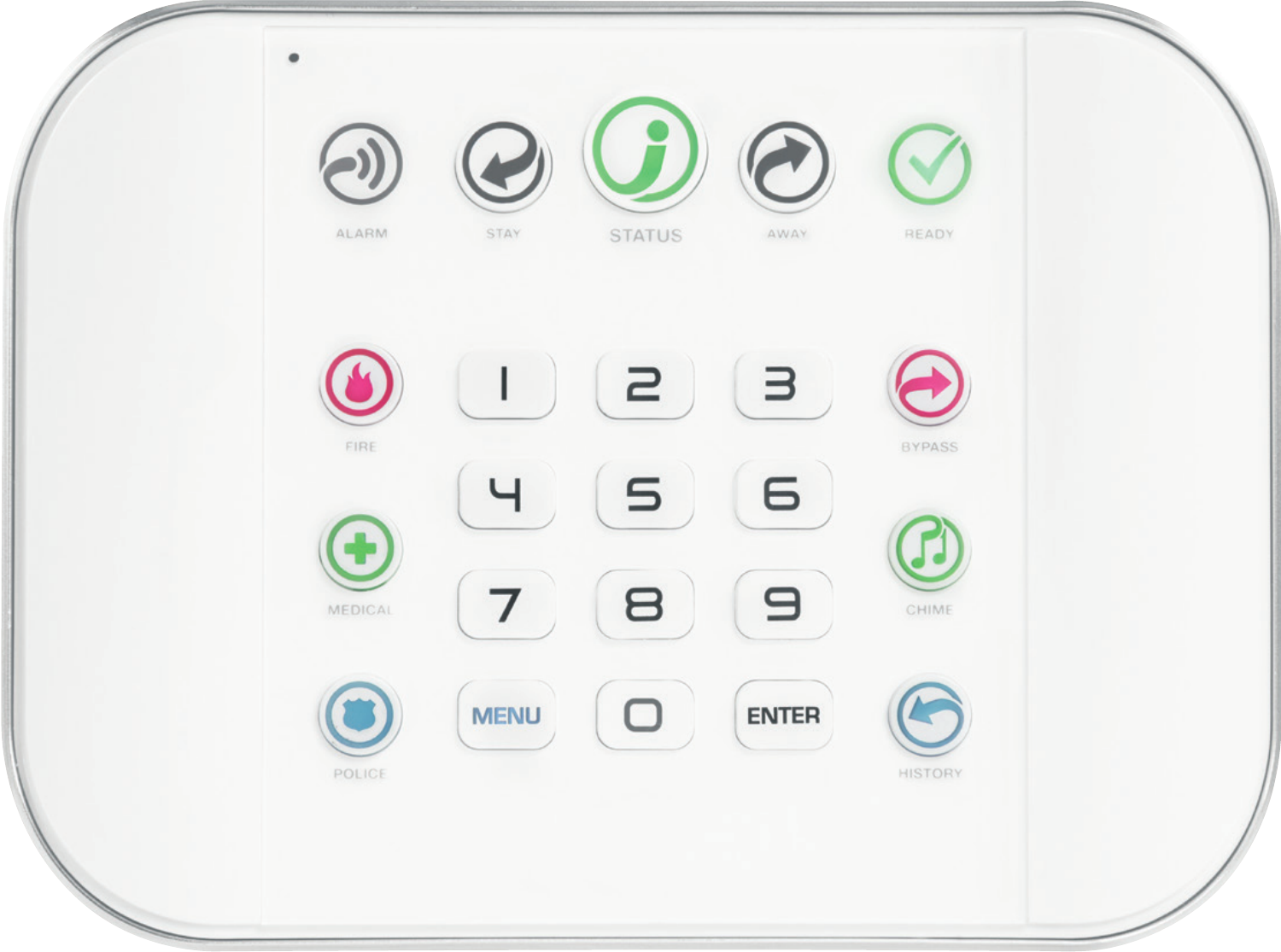

## ZeroWire<sup>™</sup> Welcome to the secure smart home.

ZeroWire, part of the UltraSecure Series of smart security products by Interlogix, is a home management system that allows you to automate the way you interact with your home. Offering lifestyle-enhancing control of lights, locks and thermostats, in addition to professional security, ZeroWire enables convenient remote management via Smartphones and tablets, or simply by using the integrated, voice-guided keypad. ZeroWire is your gateway to a smarter connected home.

### **VERSATILE**

- Ethernet, Wi-Fi® and cellular\*
- Remote and on-device programming
- Supports Android<sup>®</sup> and iOS<sup>®</sup>

### **POWERFUL**

- Extensive support capacity
	- 250+ Z-Wave® devices
	- Up to 64 security sensors
	- Up to 20 keyfobs
	- Up to 256 users

### **CONVENIENT**

- Local and remote management
- Z-Wave control
- Lights
- Thermostats
- Locks
- Cameras for real-time viewing and event-captured playback
- Scenes to trigger multiple devices automatically
- Schedules for programming devices to work at specified times

*\*Optional*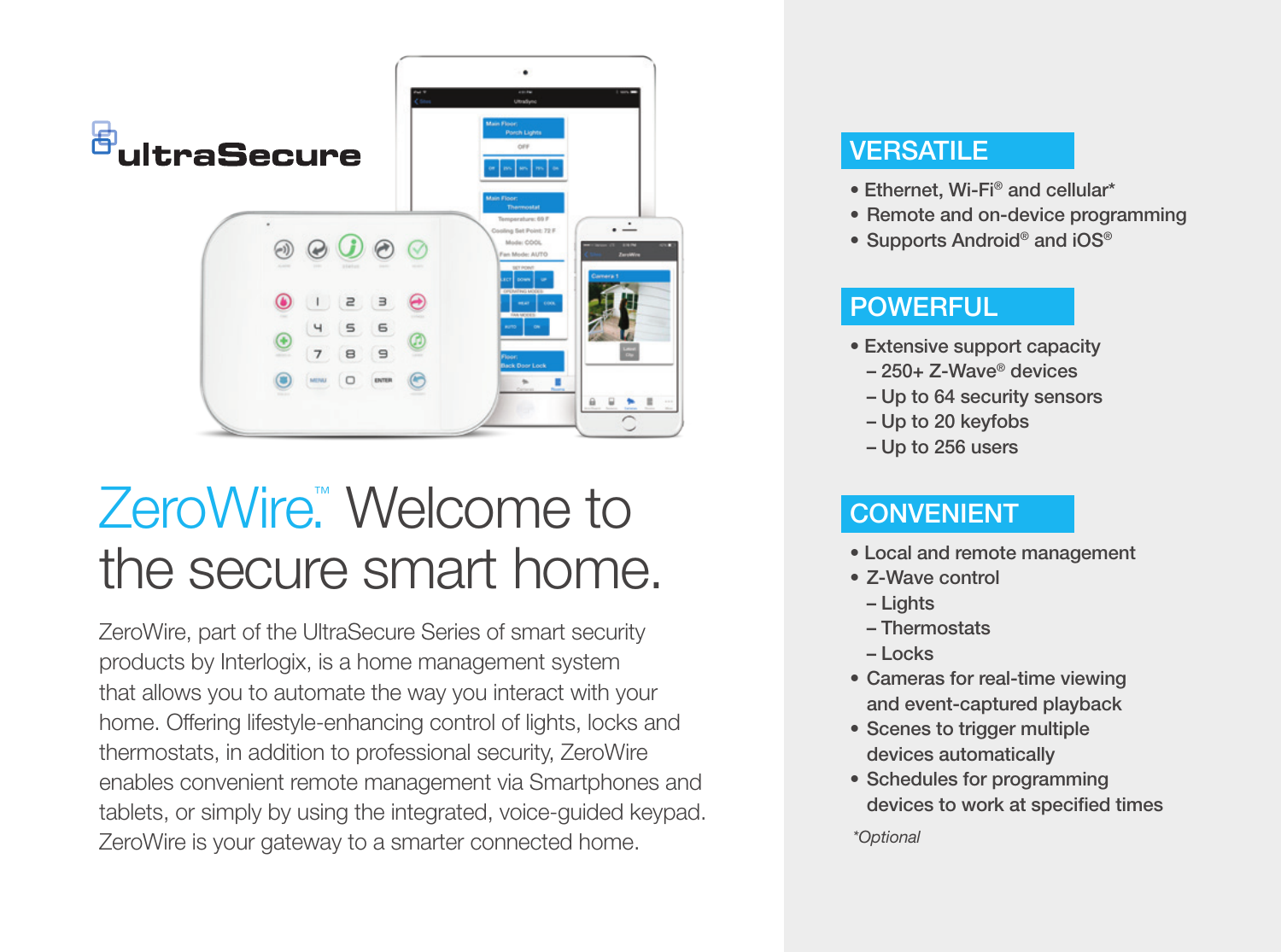# One system. Many features.

The ZeroWire™ panel is designed to support a variety of accessories that heighten security and enhance convenience. These options make it easy to customize systems to meet each user's specific needs and priorities.



*\*Requires Z-Wave® enabled devices.*

*\*\*Requires activation of services. Terms and conditions apply.*